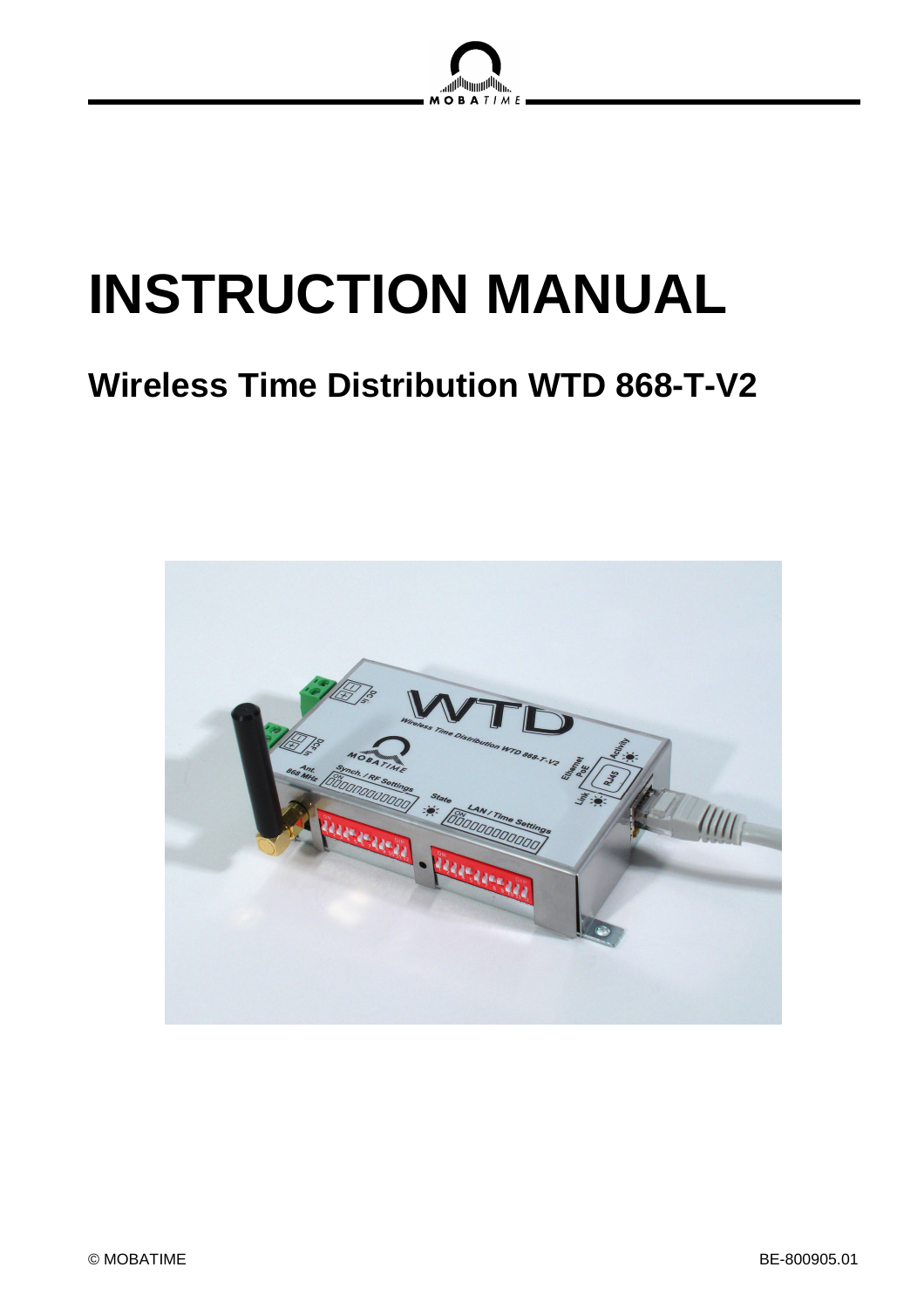## **Manufacturer's Certificate**



#### **STANDARDS**

The WTD 868-T-V2 time signal transmitter was developed and produced in accordance with the EU guideline 1999 / 5 / EWG

#### **Notes to the Instruction Manual**

- 1. The information contained in this instruction manual can be changed at any time without prior notice. The current version is available for downloading under www.mobatime.com.
- 2. This instruction manual was compiled with the utmost care to provide all the details regarding the use of this product. However, should you have any queries, or find any errors in the instructions, please contact us.
- 3. We will not accept any liability for any damages resulting, directly or indirectly, from the use of this instruction manual.
- 4. Please read these instructions carefully and only use the product when all the instructions on installing and operating have been correctly understood.
- 5. Installation may only be carried out by qualified personnel.
- 6. This publication, or any extracts from it, may not be reproduced, stored in a electronic retrieval system, or in any way transmitted. The copyright with all its rights lies with BÜRK MOBATIME GmbH, D-78026 VS-Schwenningen and MOSER-BAER AG, CH–3454 Sumiswald / Switzerland.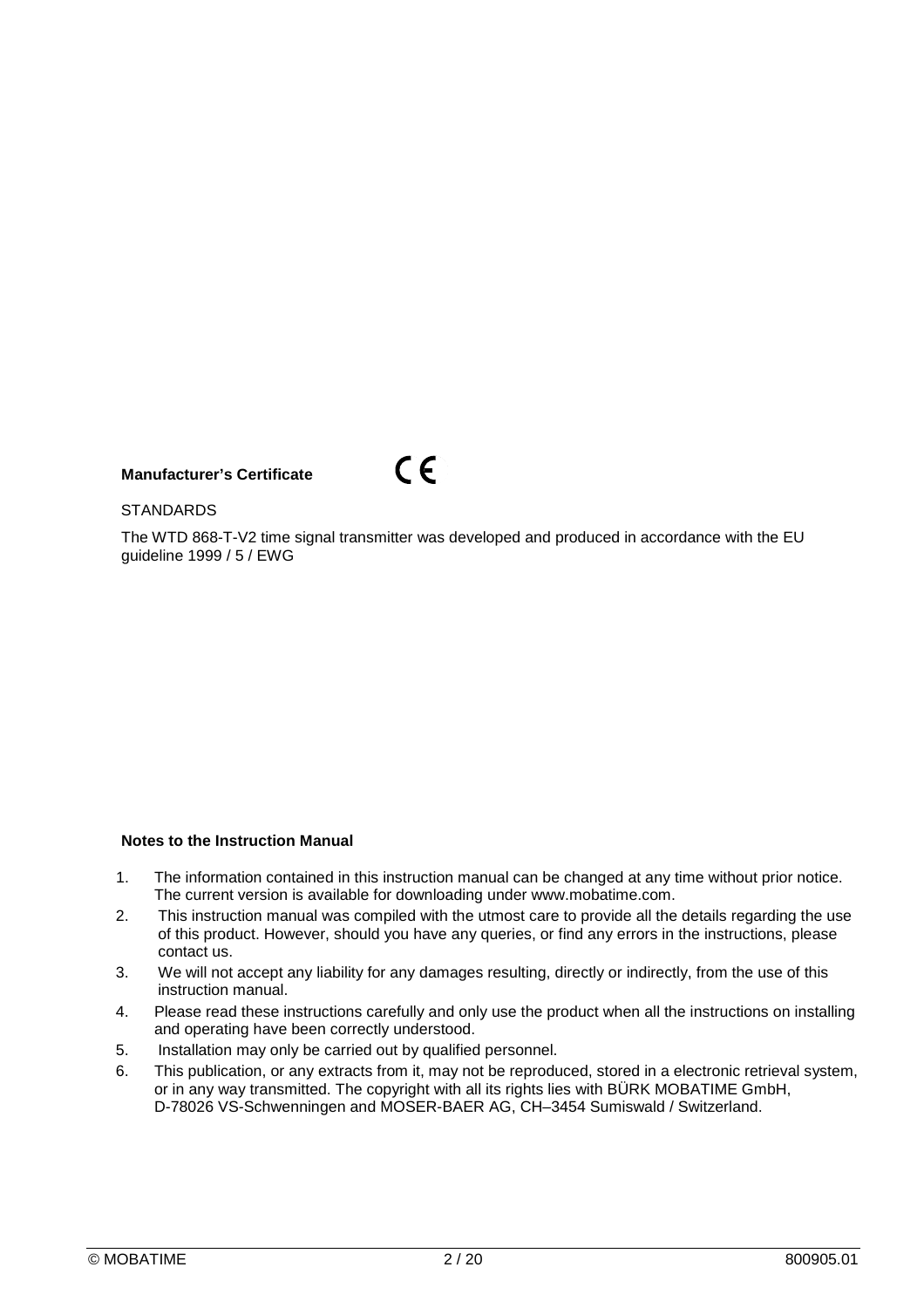## **Contents**

| $\mathbf{2}$ |       |  |
|--------------|-------|--|
|              | 2.1   |  |
|              | 2.1.1 |  |
|              | 2.1.2 |  |
|              | 2.1.3 |  |
|              | 2.1.4 |  |
|              |       |  |
|              | 3.1   |  |
|              | 3.2   |  |
|              | 3.3   |  |
|              | 3.4   |  |
|              | 3.5   |  |
|              | 3.6   |  |
|              | 3.6.1 |  |
|              | 3.6.2 |  |
|              |       |  |
|              | 4.1   |  |
|              |       |  |
|              |       |  |
| 5            |       |  |
|              | 5.1   |  |
|              |       |  |
|              | 6.1   |  |
|              |       |  |
| 7            |       |  |
| 8            |       |  |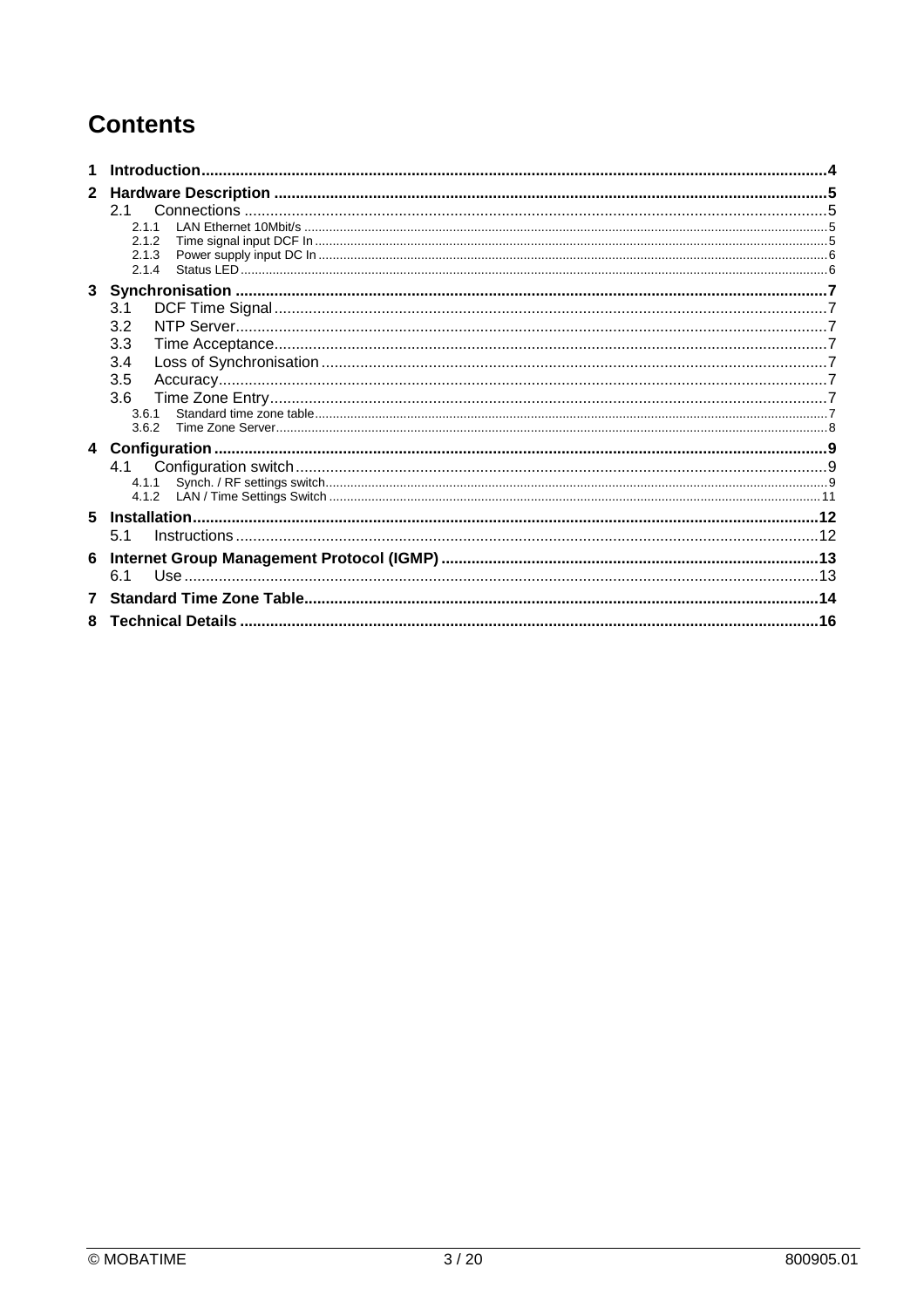## **1 Introduction**

The WTD 868-T-V2 is an HF transmitter for the wireless synchronisation of analogue and digital radio-controlled slave clocks.

(WTD = Wireless Time Distribution,  $868$  = Frequency band  $868$  MHz, T = Transmitter).

The transmitter can be synchronised (NTP), and supplied (Power over Ethernet PoE) from a local network (LAN). The transmitter can, however, also be supplied from an external direct current supply, and synchronised with a time signal receiver (DCF/HBG/MSF/GPS). Should the WTD 868-T-V2 serve as a radio interface for a master clock (ETC, CTC, MTC), it can be synchronised from its DCF output.

The transmitter is completely compatible with the NF S87-500 standard of the French Standards Association (AFNOR). The standard includes a description of the time code format for wireless time distribution.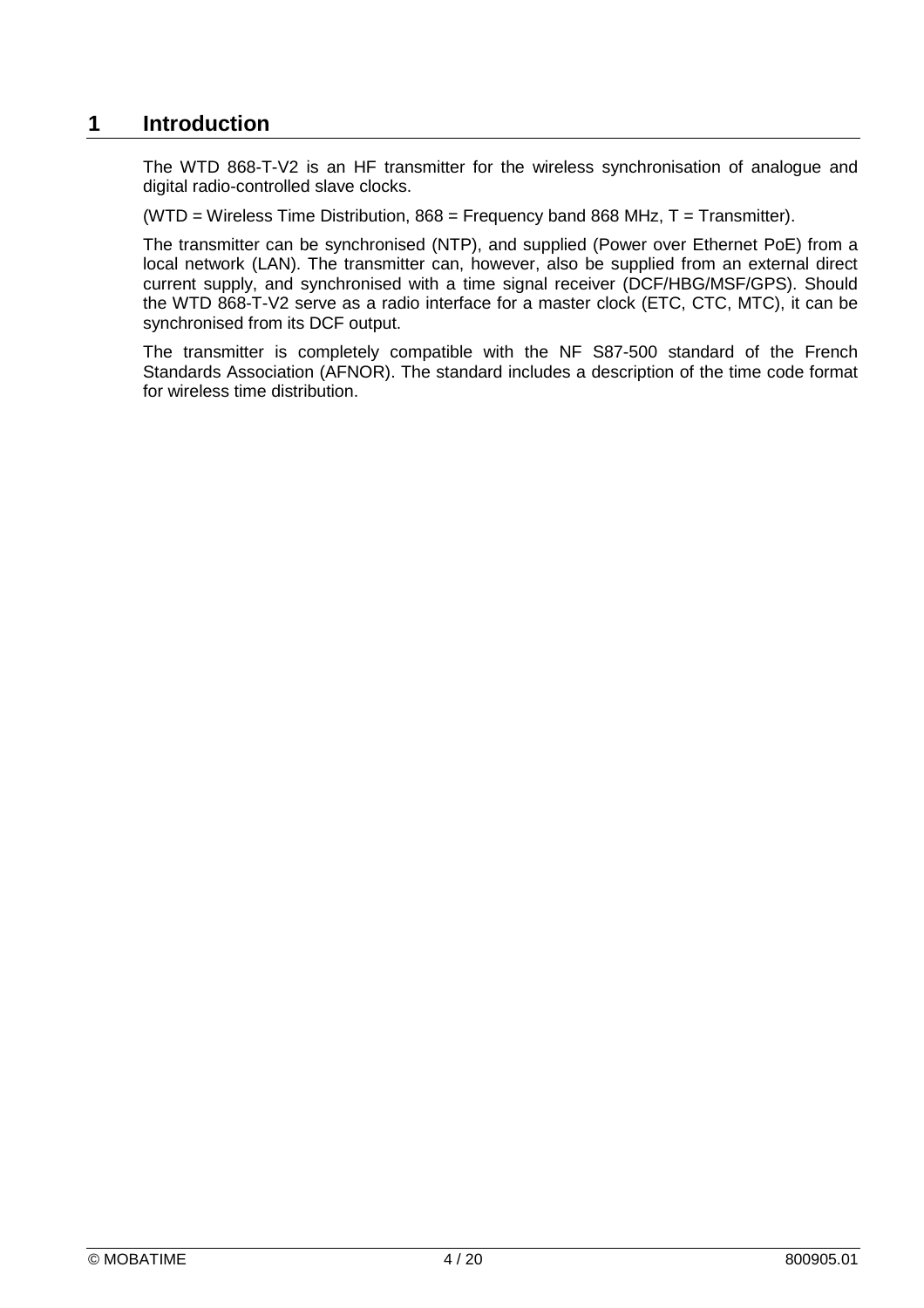## **2 Hardware Description**



## **2.1 Connections**

## **2.1.1 LAN Ethernet 10Mbit/s**



yellow green

RJ 45 plug for 10BaseT cable

Integrated LEDs:

Yellow: Connection (shows connection to LAN)

Green: Activity (signalises sending / receipt of data packets)

The RJ 45 plug is PoE capable (Power over Ethernet). The WTD 868-T-V2 can thus be supplied directly from the LAN. Either with phantom power or via the connections 4,5 and 7,8 (protected against polarity reversal).

## **2.1.2 Time signal input DCF In**



Active current loop input for DCF time code from the time signal receiver DCF 450(0) / MSF 450(0), HBG 450(0) / GPS 4500 (receiver type adjustable) or from the master clock (e.g. ETC, CTC, MTS, MTC).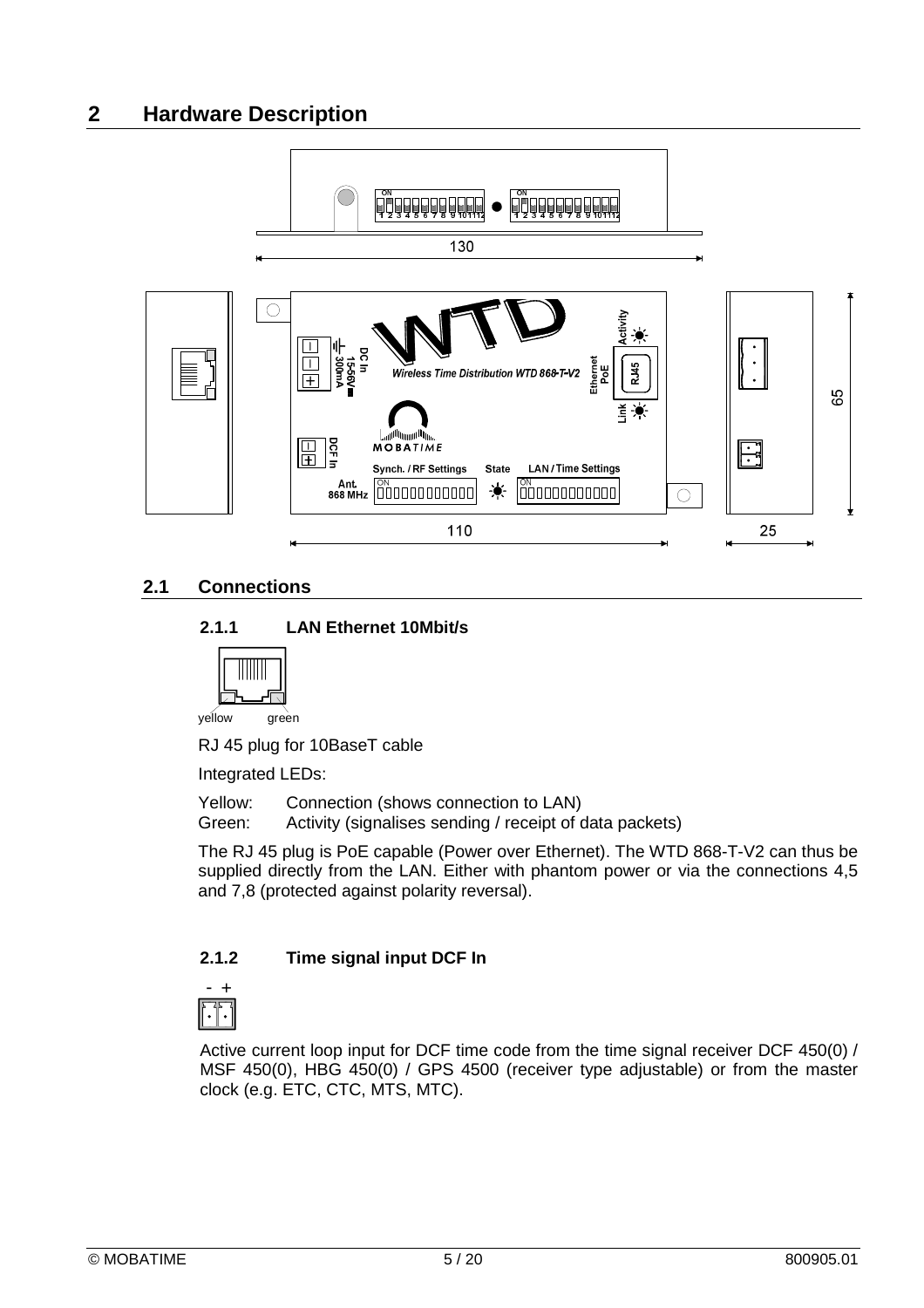## **2.1.3 Power supply input DC In**

This connection (DC in:  $-$  /  $+$ ) can be used to supply the WTD 868-T-V2 from an external direct power supply, if no PoE (Power over Ethernet) is available.

If an external switching power supply unit is used, it must fulfill the following specifications:

- 24 VDC, max. 15VA

- Certified with EN/IEC 60950-1 (e. g. CE, GS, UL)

An earth connection enables the signal ground (-) of the WTD 868-T-V2 to be connected electrically to the earthing potential. This connection can be especially useful in the case of difficult DCF reception to clear the fault (Follow the specifications for the receiver). Take a power supply 24V= / 48V= max. 300mA.

$$
\begin{array}{c}\n\stackrel{\pm}{\leftarrow} - + \\
\hline\n\end{array}
$$

Electrical characteristics DC in: 15..56 V=, current consumption <100 mA  $@48$  V=, respectively <300 mA @15 V=.

When synchronising with a DCF, HBG or MSF time signal receiver, the input voltage should not be lower than 20  $V=$  (Follow the specifications for the receiver).

When synchronising with a GPS 4500 time signal receiver, the common supply voltage of 40 V= may not be exceeded and the current consumption of the receiver should be observed when selecting the power supply (Follow the specifications for the receiver).

## **2.1.4 Status LED**

If there is power on the WTD 868-T-V2, the LED (status: wait for synchronisation) will appear. As soon as the interface is synchronised, the status LED will go out. During transmission activity, the LED lights up briefly (the periodicity of the flashing depends on the transmitter address set). After 1 hour without synchronisation, the LED will light permanently.

| <b>LED</b>                 | <b>Cause / Remedy</b>                                                                                                                   |
|----------------------------|-----------------------------------------------------------------------------------------------------------------------------------------|
| Lights permanently         | Power on after startup<br>- or after 1 hour without synchronisation<br>Status: wait for synchronisation                                 |
| Doesn't light up           | Normal operation when synchronisation is OK.                                                                                            |
| Brief, periodical light up | During transmission activity, the LED lights up briefly (the<br>periodicity of the flashing depends on the transmitter<br>address set). |

Operating modes / Status LED displays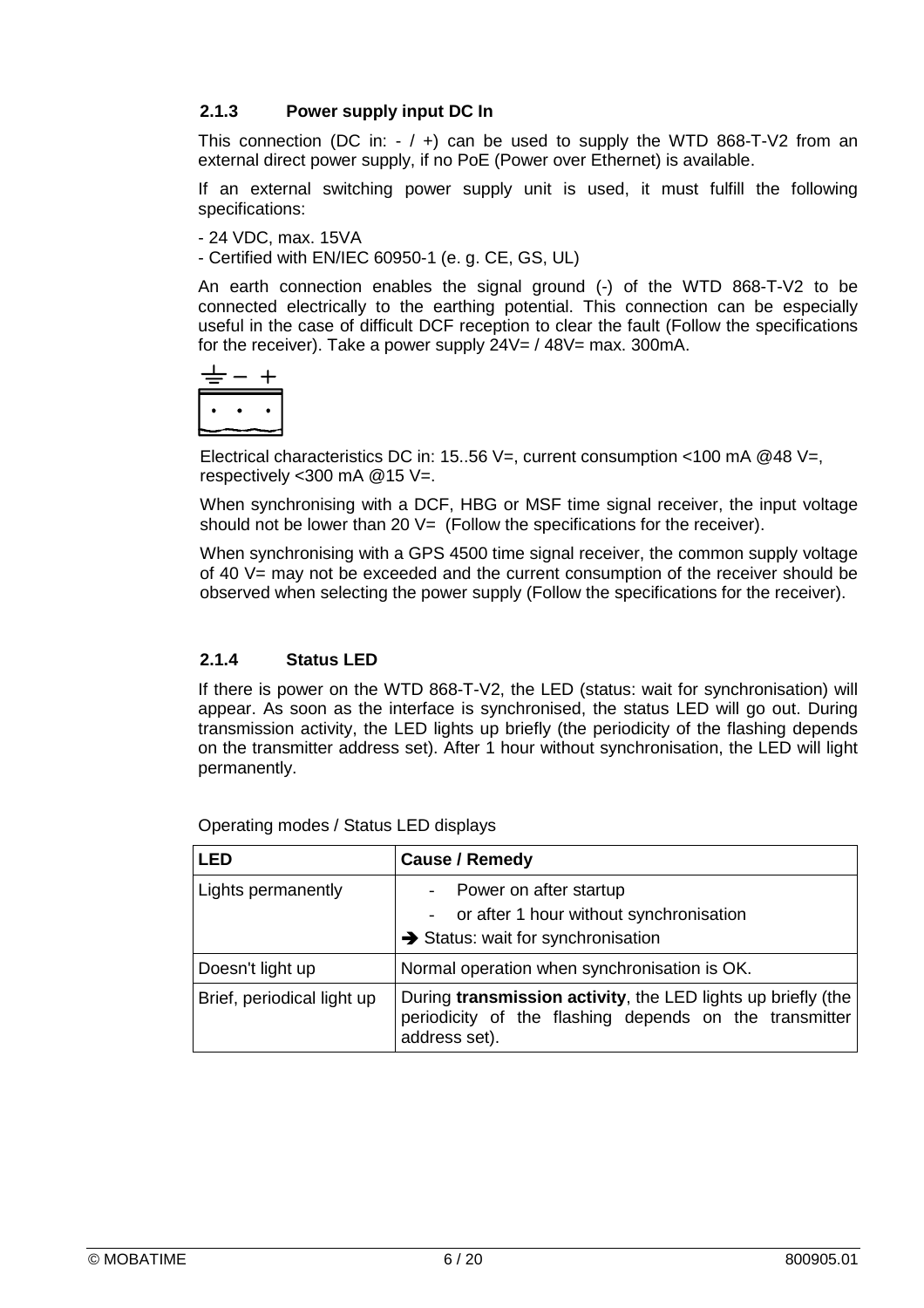## **3 Synchronisation**

## **3.1 DCF Time Signal**

The WTD 868-T-V2 can function as a DCF synchronised radio-controlled master clock. In addition, the transmitter can be synchronised directly from a time signal receiver (DCF 450(0) / MSF 450(0) / HBG 450(0) / GPS 4500).

Should an existing master clock (e.g. MTC, CTC, MTS, ETC) be augmented by the WTD 868-T-V2 wireless time distribution capability, the transmitter can be synchronised from the DCF output of the master clock.

## **3.2 NTP Server**

The WTD 868-T-V2 reads NTP packets (Network Time Protocol) of a time server on the LAN. As the transmitter only needs Multicast messages from a time server, no specific IP address has to be programmed. Only the last part of the Multicast IP address has to be selected by means of DIP switches. The time server provides the packet on the following Multicast IP address (administratively scoped IPv4 multicast address):

**239.192.54**.nnn (nnn = 1..15, selectable with switches 1 to 4)

The interval, in which the time server emits NTP packets, can be freely selected (e.g. twice a minute).

## **3.3 Time Acceptance**

For the first synchronisation, the WTD 868-T-V2 requires two valid packets. Later 4 valid packets are required to change the time on the transmitter. This number of packets is defined, in order to prevent the acceptance of wrong time information.

## **3.4 Loss of Synchronisation**

In the case of a loss in synchronisation, the transmitter will continue to function for an hour on the internal quartz accuracy. After that time distribution will stop.

## **3.5 Accuracy**

The transmitted time has an accuracy of +/-20ms.

## **3.6 Time Zone Entry**

Internally, the WTD 868-T-V2 functions with coordinated universal time (UTC). In addition, the transmitter converts the time information received according to the time source to UTC (NTP and GPS time are per definition UTC and do not require any conversion). In order to be able to emit local time, the WTD 868-T-V2 requires a time zone entry for calculating local time offsets. The offset is added to the coordinated universal time.

## **3.6.1 Standard time zone table**

The transmitter provides a time zone table with 59 standard entries. The desired entry can be selected with the switches 5 to 10 of the LAN/time settings switch.

If a standard entry is used, switch 11 of the LAN/time settings switch must be in the OFF position.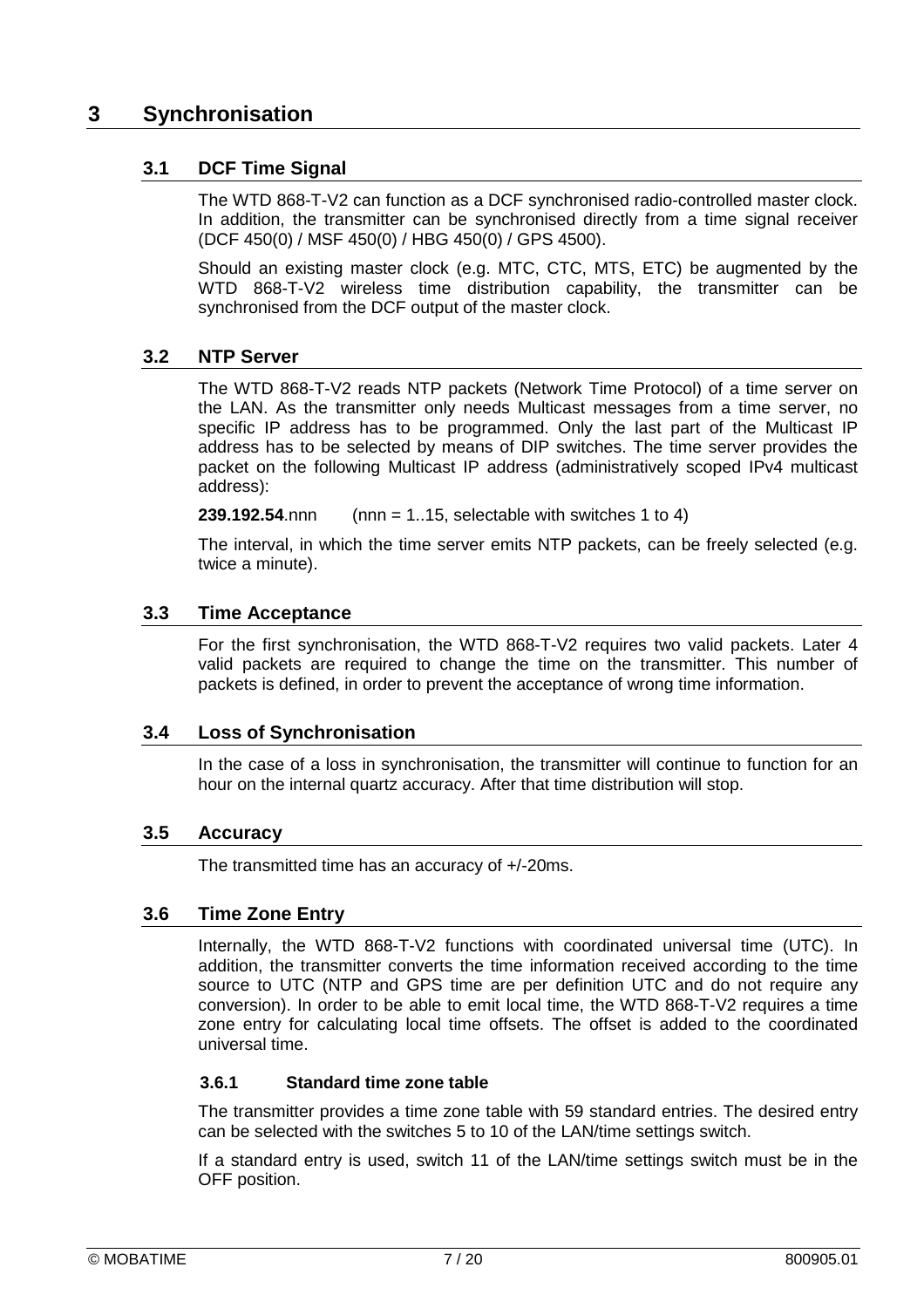## **3.6.2 Time Zone Server**

It is possible to run a time zone server within the LAN (e.g. Little Time Server LTS), which provides the WTD 868-T-V2 with up to 15 different time zone entries. The suitable entry can be selected with the configuration switches 5 to 10 of the LAN/time settings switch.

The time zone server must use the same IP multicast address as the time server for distributing the time zone packets. The time zone server normally functions at the same time as the NTP time server.

If a time zone entry of a time zone server is used, **switch 11** of the LAN/time settings switch must be in the ON position.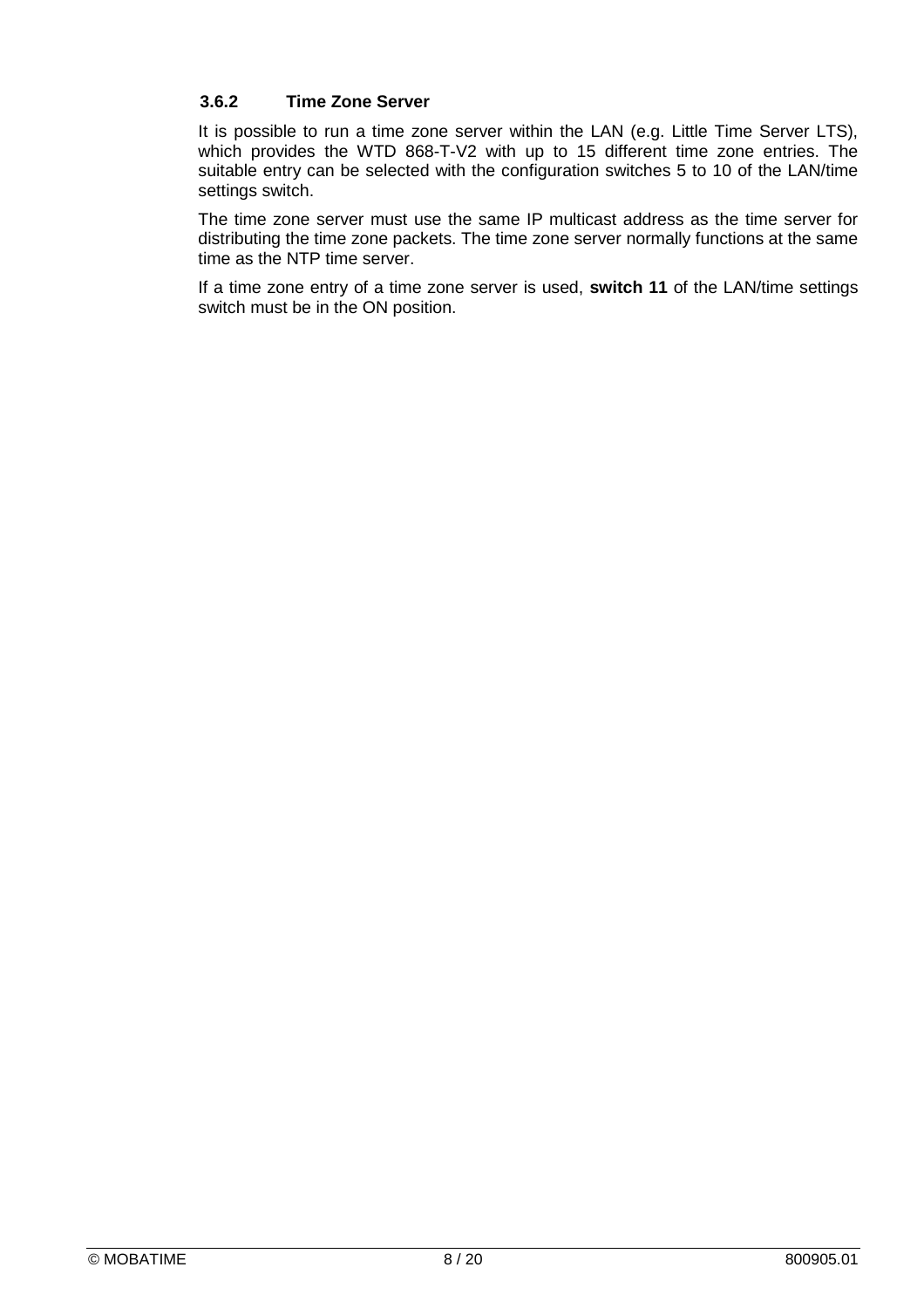## **4 Configuration**

## **4.1 Configuration switch**

The WTD 868-T-V2 has 2x12 switches, enabling the operation mode to be configured. It is recommended that settings be carried out on the equipment with the power turned off. Most settings are binary weighted (see following tables and examples):

## **4.1.1 Synch. / RF settings switch**

**Switch 1..2:** Selecting the time source:

0: NTP (synchronisation from NTP multicast server)

1: DCF 77 / HBG (local time)

2: MSF

3: GPS (GPS 4500 time signal receiver) DCF 77 (DCF)

#### **Switch 3..6:** Setting the transmitter address (0..11).

The selected transmitter address determines the frequency with which the time messages are transmitted. The periodicity is determined as follows:

| <b>Addresses:</b> | <b>Periodicity:</b> |
|-------------------|---------------------|
| 0                 | 1.250 s             |
| 1                 | 1.750 s             |
| $\overline{2}$    | 2.250 s             |
| 3                 | 2.750 s             |
| 4                 | 3.250 s             |
| 5                 | 4.250 s             |
| 6                 | 4.750 s             |
| $\overline{7}$    | 5.750 s             |
| 8                 | 7.250 s             |
| 9                 | 10.250 s            |
| 10                | 28.250 s            |
| 11                | 59.750 s            |

For most installations an address selection between 0 and 9 is recommended. The addresses 12 – 15 can not be used.

**Switch 7..8:** Selecting the transmitter power:

 $0:0$  mW 1: 125 mW 2: 500 mW (3: 500 mW)

The selection of the transmitter power should be as low as possible and is to be determined by trials in installing. If need be the fitting of further transmitters or repeaters is necessary.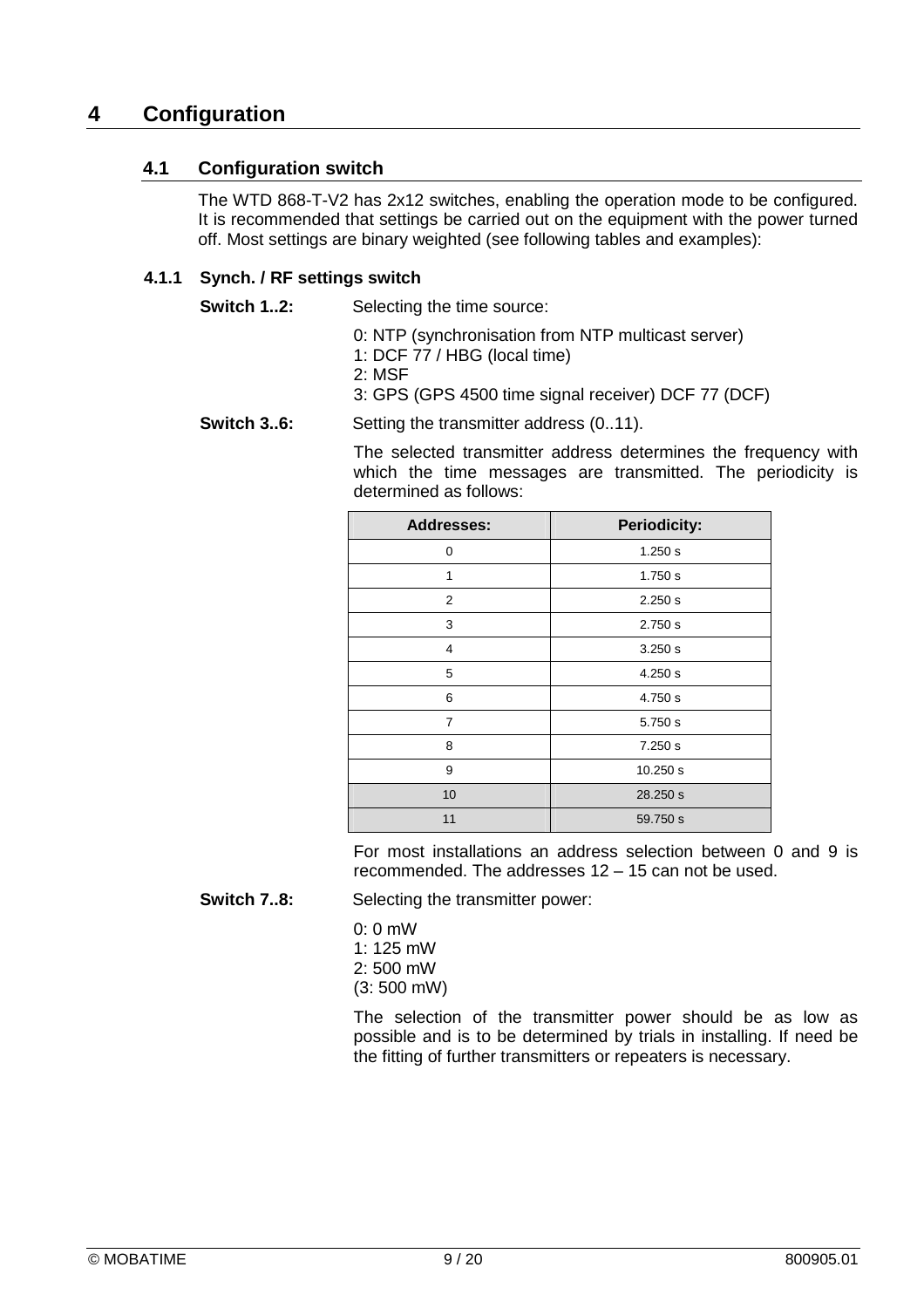- **Switch 9..11:** Reserved (no function).
- **Switch 12:** Sets the transmitter in initial mode (Init-Bit is set within the transmitted time message).

| Е | 2 <sub>1</sub> |
|---|----------------|

## **Configuration example:**

- 1..2: Time source NTP
- 3..6: Transmitter address 2 (sends every 2.250 seconds)
- 7..8: Transmitter power 125 mW
- 12: Normal mode (Initial mode switched off)

| Switch:        | Status: | <b>Function:</b>                           |
|----------------|---------|--------------------------------------------|
|                | Off     | Select time source. Significance 0         |
|                | On      | Select time source. Significance 1         |
| $\overline{2}$ | Off     | Select time source. Significance 0         |
|                | On      | Select time source. Significance 2         |
| 3              | Off     | Select transmitter address. Significance 0 |
|                | On      | Select transmitter address. Significance 1 |
| 4              | Off     | Select transmitter address. Significance 0 |
|                | On      | Select transmitter address. Significance 2 |
| 5              | Off     | Select transmitter address. Significance 0 |
|                | On      | Select transmitter address. Significance 4 |
| 6              | Off     | Select transmitter address. Significance 0 |
|                | On      | Select transmitter address. Significance 8 |
| 7              | Off     | Select transmitter power. Significance 0   |
|                | On      | Select transmitter power. Significance 1   |
| 8              | Off     | Select transmitter power. Significance 0   |
|                | On      | Select transmitter power. Significance 2   |
| 9              | Off     | Spare                                      |
|                | On      | Spare                                      |
| 10             | Off     | Spare                                      |
|                | On      | Spare                                      |
| 11             | Off     | Spare                                      |
|                | On      | Spare                                      |
| 12             | Off     | Transmitter in normal mode                 |
|                | On      | Transmitter in initial mode                |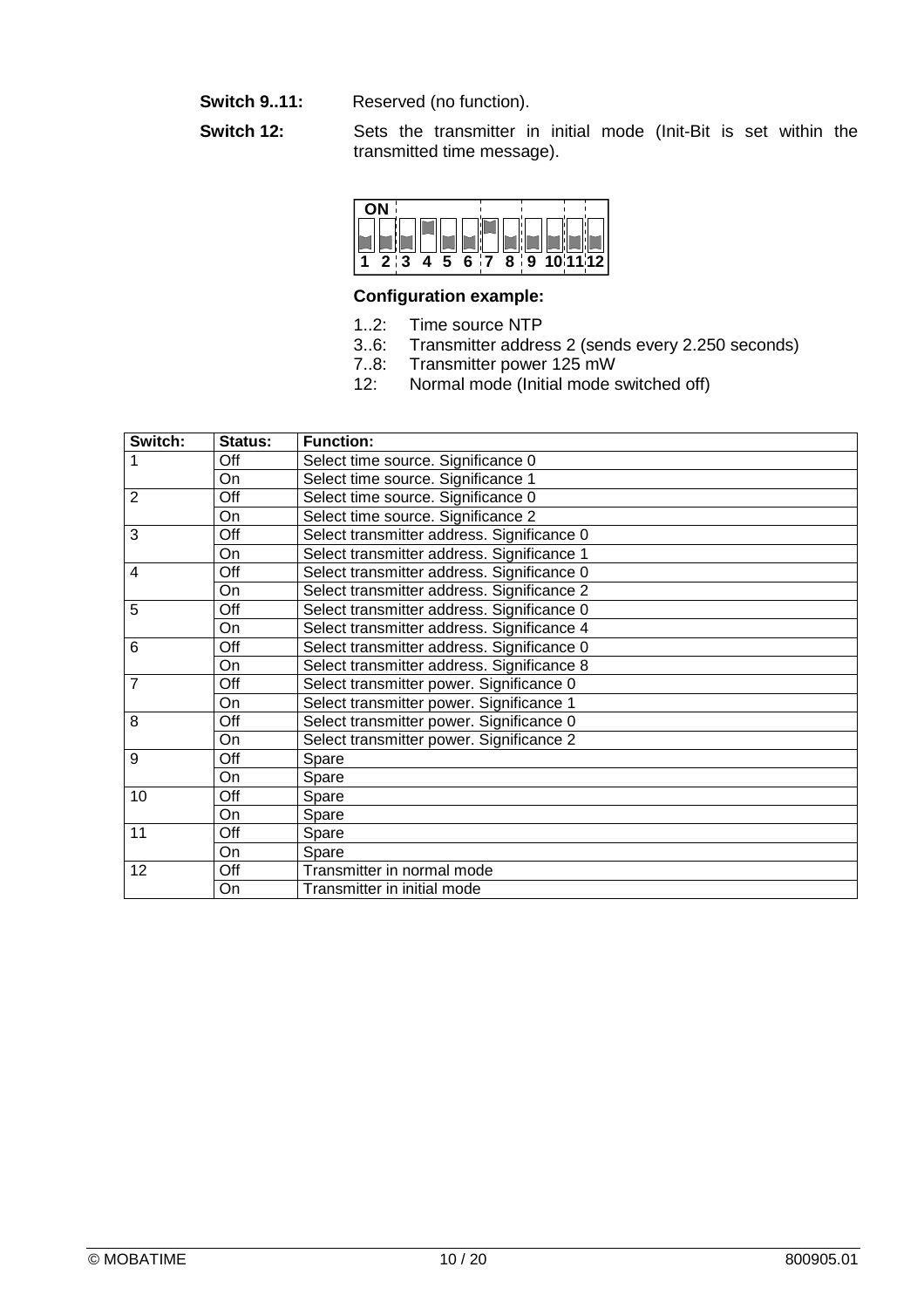## **4.1.2 LAN / Time Settings Switch**

**Switch 1..4:** Select the IP multicast address used for distributing the NTP packets from the time server. The address is as follows:  $239.192.54$ .nnn (nnn = 1..15, 0 = reserved).

> If a time zone server is used, the same IP multicast address as the time server must be used for distributing time zone entries.

**Switch 5..10:** Select from 1 of 59 standard time zone entries. Invalid settings (> 59) lead to emission of UTC time.

> If a time zone server is used, the switches are for selecting 1 of 15 time zone entries. Invalid settings (0 or > 15) lead to emission of UTC time.

- **Switch 11:** Defines whether a time zone server automatically provides the WTD 868-T-V2 with a time zone entry.
- **Switch 12:** Forces MOBATime radio-controlled movements to run on the 12:00 position (e.g. for maintenance purposes).



**Note:** This order is not issued by the WTD interfaces WTD 868- RU and –RD.



## **Configuration example:**

- 1..4: IP multicast address 239.192.54.6
- 5..10: Time zone entry 5
- 11: Time zone entry from time zone server

| Switch:        | Status: | <b>Function:</b>                            |
|----------------|---------|---------------------------------------------|
| 1              | Off     | Select IP multicast address. Significance 0 |
|                | On      | Select IP multicast address. Significance 1 |
| 2              | Off     | Select IP multicast address. Significance 0 |
|                | On      | Select IP multicast address. Significance 2 |
| 3              | Off     | Select IP multicast address. Significance 0 |
|                | On      | Select IP multicast address. Significance 4 |
| $\overline{4}$ | Off     | Select IP multicast address. Significance 0 |
|                | On      | Select IP multicast address. Significance 8 |
| 5              | Off     | Select time zone entry. Significance 0      |
|                | On      | Select time zone entry. Significance 1      |
| 6              | Off     | Select time zone entry. Significance 0      |
|                | On      | Select time zone entry. Significance 2      |
| 7              | Off     | Select time zone entry. Significance 0      |
|                | On      | Select time zone entry. Significance 4      |
| 8              | Off     | Select time zone entry. Significance 0      |
|                | On      | Select time zone entry. Significance 8      |
| 9              | Off     | Select time zone entry. Significance 0      |
|                | On      | Select time zone entry. Significance 16     |
| 10             | Off     | Select time zone entry. Significance 0      |
|                | On      | Select time zone entry. Significance 32     |
| 11             | Off     | Use time zone entry from standard table     |
|                | On      | Use time zone entry from time zone server   |
| 12             | Off     | Slave clocks in normal mode                 |
|                | On      | Slave clocks to 12:00 position              |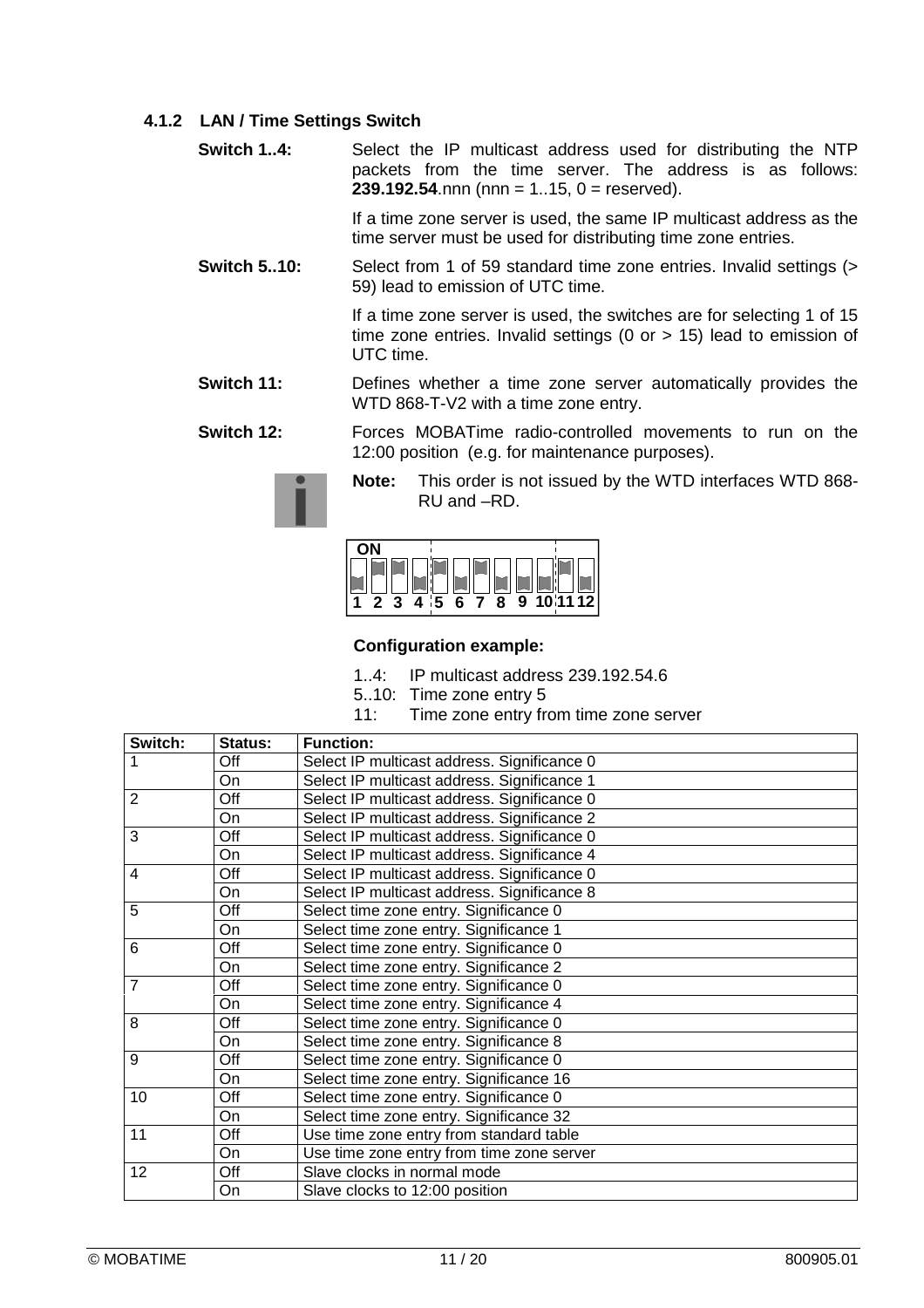## **5 Installation**

## **5.1 Instructions**

**1** Each WTD 868-T-V2 has its own unique MAC address imprinted on the casing. The location of the installed transmitter, and its MAC address should be noted and kept, so that the equipment can always be identified.

Die MAC address has the following hexadecimal number format (6 Byte):

 $00-16-91$ -nn-nn-nn (nn = individual)

- **2** Carry out the desired configuration on the switches 1 to 12 (Synch. / RF settings and LAN / time settings).
- **3** Power alternative 1 (Power over Ethernet + NTP synchronisation):

Connect the WTD 868-T-V2 to the Ethernet cable. PoE capable equipment must be connected on the LAN connection to the transmitter (e.g. a PoE-Switch or a PoE-mains power adapter – injector). Proceed to no. 7.

**4** NTP synchronisation:

Connect the WTD 868-T-V2 to the Ethernet cable. Proceed to no. 6.

**5** DCF/HBG/MSF/GPS synchronisation:

Connect time signal receiver to DCF input of the transmitter (Follow the installation instructions of the corresponding receiver!).

**6** Power alternative 2 (external DC power)

Connect an external direct power supply  $24V = / 48V =$  max. 300mA to the DC input of the WTD 868-T-V2.

- **7** Check function:
	- Status LED lights and shows availability of power.
	- The yellow link LED appears and shows LAN connection.
	- The green activity LED flashes on receipt of Ethernet packets.
	- If the WTD 868-T-V2 can be synchronised, the status LED flashes during the period of transmission and displays time signal emission.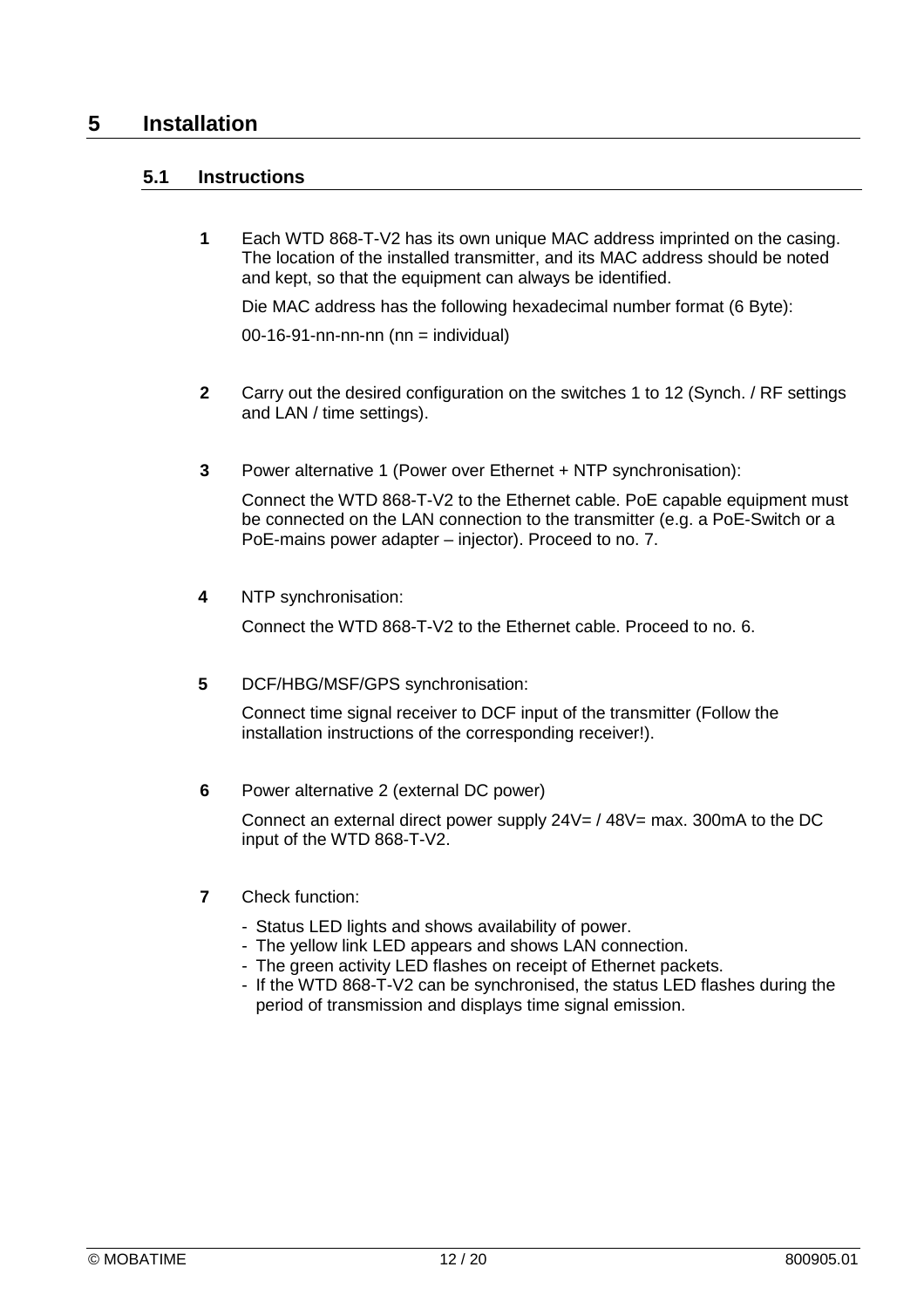## **6 Internet Group Management Protocol (IGMP)**

## **6.1 Use**

Several networks are often connected to each other through routers. It is possible that the time/time zone server and the WTD 868-T-V2 do not belong to the same network. The WTD 868-T-V2, therefore, reports periodically its interest in receiving multicast addressed (specific address: 239.192.54.nnn) packets to adjacent multicast routers. The protocol for reporting the IP multicast group membership to the router is called an Internet Group Management Protocol (IGMP). As long as a router receives WTD 868- T-V2 membership reports, it will pass on all packets directed to the specified multicast address to the WTD 868-T-V2. IGMP Version 2 is employed for compatibility reasons.

The protocol is transmitted automatically every 3 minutes to the following dummy IP address:

### **1.255.255.253**

## **Warning:**

The IP address stated may not be used by any other equipment in the network!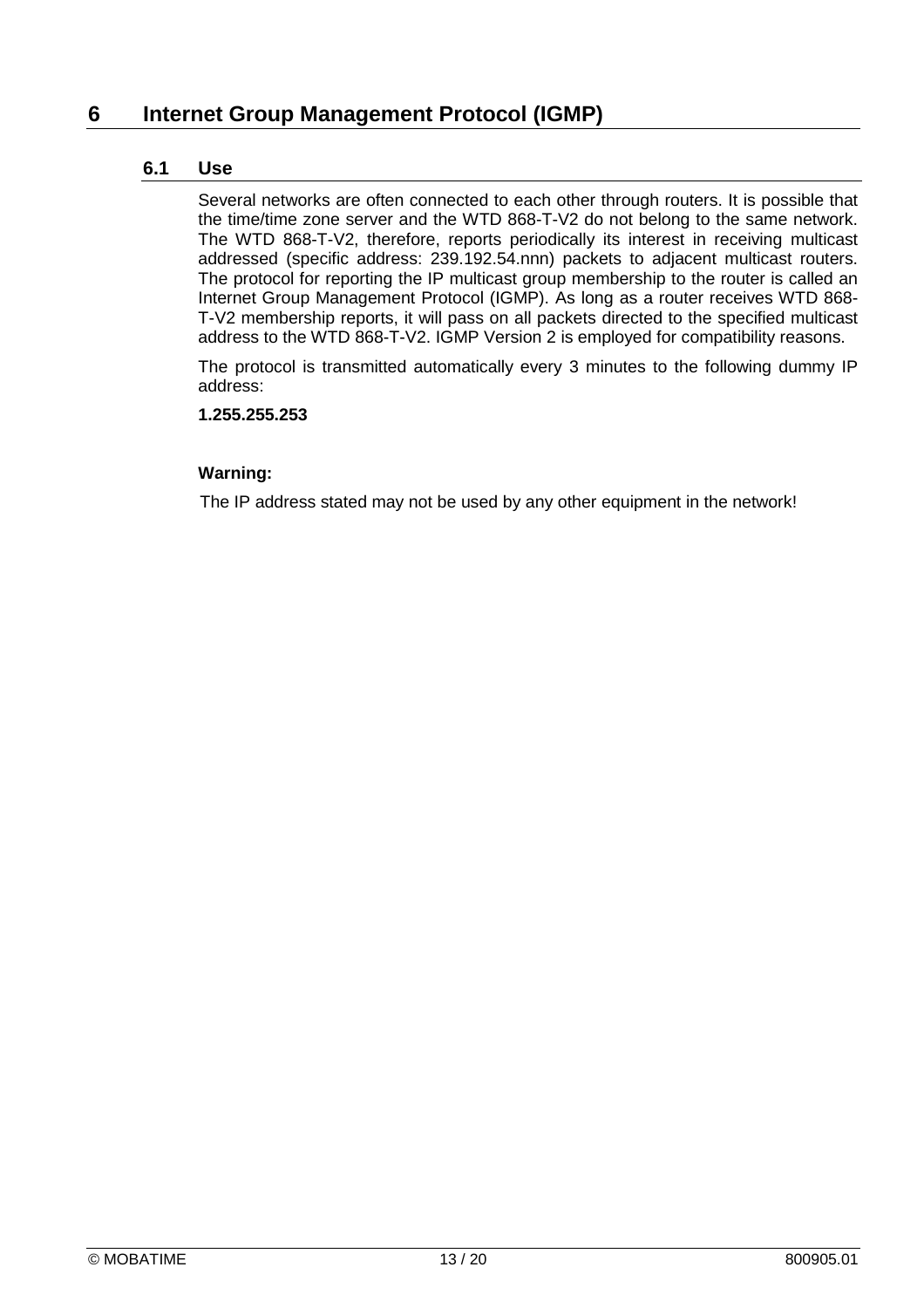## **7 Standard Time Zone Table**

| Time<br>zone | City / State                                                                                                                                                                                                  | <b>UTC</b><br><b>Offset</b> | <b>DST</b><br>Change | Standard $\rightarrow$ DST        | $DST \rightarrow Standard$           |
|--------------|---------------------------------------------------------------------------------------------------------------------------------------------------------------------------------------------------------------|-----------------------------|----------------------|-----------------------------------|--------------------------------------|
| 00           | UTC (GMT),<br>Monrovia, Casablanca                                                                                                                                                                            | $\mathbf 0$                 | No.                  |                                   |                                      |
| 01           | London,<br>Dublin, Edinburgh, Lisbon                                                                                                                                                                          | $\mathbf 0$                 | Yes                  | Last Sun. Mar. (01:00)            | Last Sun. Oct. (02:00)               |
| 02           | Brussels, Amsterdam,<br>Berlin, Bern, Copenhagen,<br>Madrid, Oslo, Paris,<br>Rome, Stockholm, Vienna,<br>Belgrade, Bratislava,<br>Budapest, Liubliana,<br>Prague, Sarajevo, Sofia,<br>Vilnius, Warsaw, Zagreb | $+1$                        | Yes                  | Last Sun. Mar. (02:00)            | Last Sun. Oct. (03:00)               |
| 03           | Athens,<br>Istanbul, Minsk, Helsinki,<br>Riga, Tallinn, Kaliningrad                                                                                                                                           | $+2$                        | Yes                  | Last Sun. Mar. (03:00)            | Last Sun. Oct. (04:00)               |
| 04           | Bucharest, Romania                                                                                                                                                                                            | $+2$                        | Yes                  | Last Sun. Mar. (03:00)            | Last Sun. Oct. (04:00)               |
| 05           | Cairo, Pretoria, Harare                                                                                                                                                                                       | $+2$                        | No                   |                                   |                                      |
| 06           | <b>Dhaka</b>                                                                                                                                                                                                  | $+6$                        | Yes                  | Wed. 31. Mar. (22:59)<br>(2010)   | Sun. 31. Oct. (23:59) (2010)         |
| 07           | <b>Tel Aviv</b>                                                                                                                                                                                               | $+2$                        | Yes                  | Last Fri. Mar. (02:00)            | $2^{nd}$ Sun. Oct. (02:00)<br>(2010) |
| 08           | <b>Kuwait City</b>                                                                                                                                                                                            | $+3$                        | <b>No</b>            |                                   |                                      |
| 09           | Moscow,<br>St. Petersburg, Volgograd                                                                                                                                                                          | $+3$                        | Yes                  | Last Sun. Mar. (02:00)            | Last Sun. Oct. (03:00)               |
| 10           | Tehran                                                                                                                                                                                                        | $+3.5$                      | Yes                  | Sun. 21. Mar. (00:00) (2010)      | Tue. 21. Sep. (00:00)<br>(2010)      |
| 11           | Abu Dhabi,<br>Muscat, Tbilisi                                                                                                                                                                                 | +4                          | No.                  |                                   |                                      |
| 12           | Kabul                                                                                                                                                                                                         | $+4.5$                      | <b>No</b>            |                                   |                                      |
| 13           | Yekaterinburg, Russia                                                                                                                                                                                         | $+5$                        | Yes                  | Last Sun. Mar. (02:00)            | Last Sun. Oct. (03:00)               |
| 14           | <b>Tashkent</b>                                                                                                                                                                                               | $+5$                        | No.                  |                                   |                                      |
| 15           | Mumbai, Calcutta,<br>Madras,<br>New Delhi, Colombo                                                                                                                                                            | $+5.5$                      | No                   |                                   |                                      |
| 16           | Astana, Thimphu                                                                                                                                                                                               | +6                          | No                   |                                   |                                      |
| 17           | Bangkok, Hanoi, Jakarta                                                                                                                                                                                       | $+7$                        | No.                  |                                   |                                      |
| 18           | Beijing,<br>Chongqing, Hong kong,<br>Singapore, Taipei, Urumqi                                                                                                                                                | $+8$                        | No                   |                                   |                                      |
| 19           | Tokyo,<br>Osaka, Sapporo, Seoul                                                                                                                                                                               | +9                          | No                   |                                   |                                      |
| 20           | Yakutsk, Russia                                                                                                                                                                                               | $+9$                        | Yes                  | Last Sun. Mar. (02:00)            | Last Sun. Oct. (03:00)               |
| 21           | South Australia: Adelaide                                                                                                                                                                                     | $+9.5$                      | Yes                  | $1st$ Sun. Oct (02:00)            | $1st$ Sun. Apr. (03:00)              |
| 22           | Northern Territory: Darwin                                                                                                                                                                                    | $+9.5$                      | No.                  |                                   |                                      |
| 23           | Queensland: Brisbane,<br>Guam, Port Moresby                                                                                                                                                                   | $+10$                       | No                   |                                   |                                      |
| 24           | NSW, Victoria: Sydney,<br>Canberra, Melbourne                                                                                                                                                                 | $+10$                       | Yes                  | $1st$ Sun. Oct. (02.00)           | $1st$ Sun. Apr. (03:00)              |
| 25           | Tasmania: Hobart                                                                                                                                                                                              | $+10$                       | Yes                  | 1 <sup>st</sup> Sun. Oct. (02:00) | 1 <sup>st</sup> Sun. Apr. (03:00)    |
| 26           | Vladivostok                                                                                                                                                                                                   | $+10$                       | Yes                  | Last Sun. Mar. (02:00)            | Last Sun. Oct. (03:00)               |
| 27           | Solomon Is., New Caledonia                                                                                                                                                                                    | $+11$                       | No                   |                                   |                                      |

Time zone entries in the standard time zone table (version 9.0).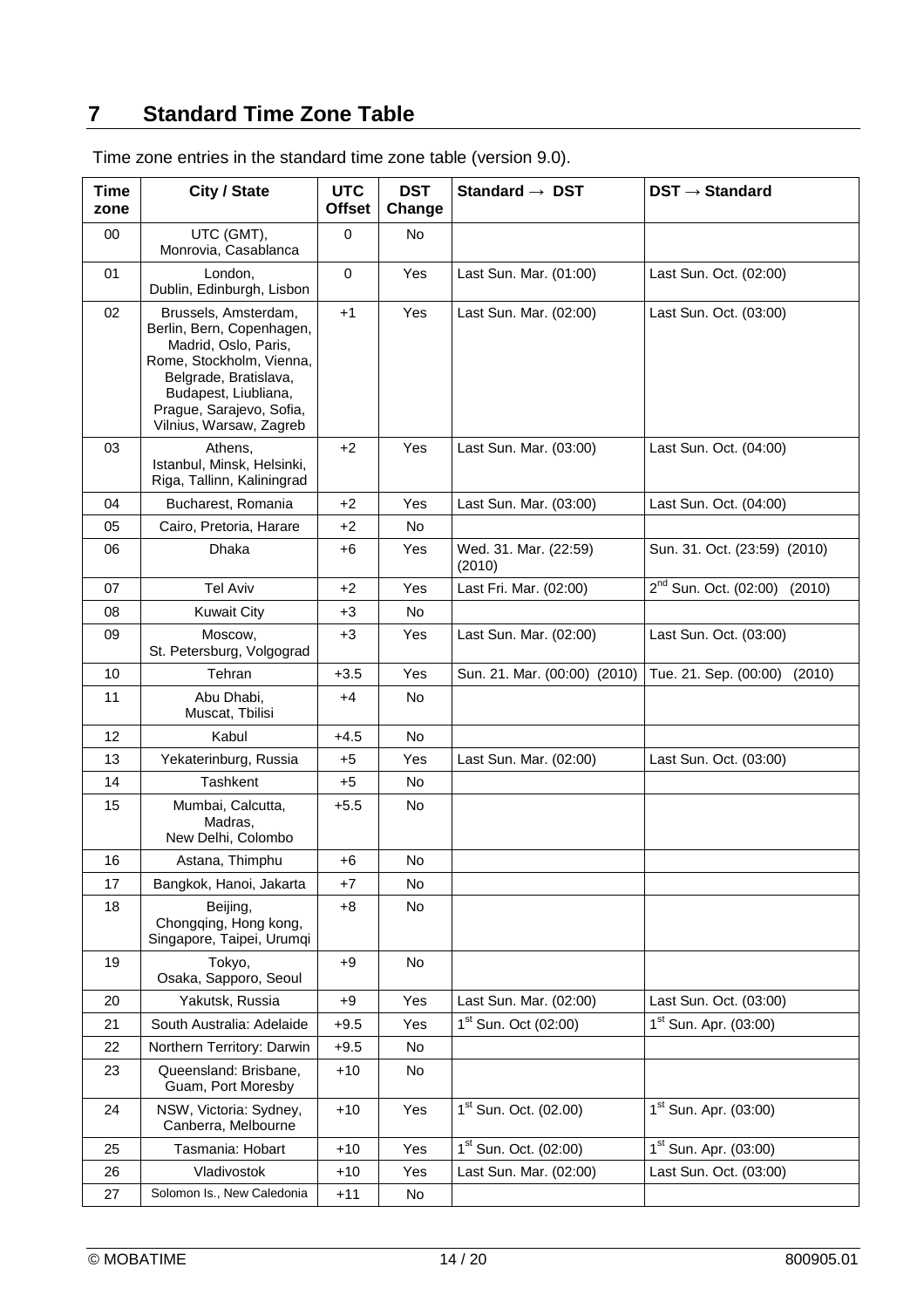| 28 | Auckland, Wellington                    | $+12$  | Yes | Last Sun. Sep. (02:00)       | $1st$ Sun. Apr. (03:00)        |
|----|-----------------------------------------|--------|-----|------------------------------|--------------------------------|
| 29 | Marshall Is.                            | $+12$  | No. |                              |                                |
| 30 | Azores                                  | $-1$   | Yes | Last Sun. Mar. (00:00)       | Last Sun. Oct. (01:00)         |
| 31 | Middle Atlantic                         | $-2$   | No  |                              |                                |
| 32 | <b>Brasilia</b>                         | -3     | Yes | 3rd Sun. Oct. (00:00)        | 3rd Sun. Feb. (00:00) (2010)   |
| 33 | <b>Buenos Aires</b>                     | $-3$   | No  |                              |                                |
| 34 | Newfoundland, Labrador                  | $-3.5$ | Yes | $2^{nd}$ Sun. Mar. (00:01)   | $1st$ Sun. Nov. (00:01)        |
| 35 | Atlantic Time (Canada)                  | $-4$   | Yes | $2^{nd}$ Sun. Mar. (02:00)   | $1st$ Sun. Nov. (02:00)        |
| 36 | La Paz                                  | -4     | No. |                              |                                |
| 37 | Bogota, Lima, Quito                     | -5     | No  |                              |                                |
| 38 | New York, Eastern Time<br>(US & Canada) | -5     | Yes | $2^{nd}$ Sun. Mar. (02:00)   | $1st$ Sun. Nov. (02:00)        |
| 39 | Chicago, Central Time<br>(US & Canada)  | -6     | Yes | $2^{nd}$ Sun. Mar. (02:00)   | $1st$ Sun. Nov. (02:00)        |
| 40 | Tegucigalpa, Honduras                   | -6     | No. |                              |                                |
| 41 | Phoenix, Arizona                        | -7     | No. |                              |                                |
| 42 | Denver, Mountain Time                   | $-7$   | Yes | $2^{nd}$ Sun. Mar. (02:00)   | $1st$ Sun. Nov. (02:00)        |
| 43 | Los Angeles, Pacific Time               | -8     | Yes | $2^{nd}$ Sun. Mar. (02:00)   | $1st$ Sun. Nov. (02:00)        |
| 44 | Anchorage, Alaska (US)                  | -9     | Yes | $2^{nd}$ Sun. Mar. (02:00)   | $1st$ Sun. Nov. (02:00)        |
| 45 | Honolulu, Hawaii (US)                   | $-10$  | No. |                              |                                |
| 46 | Midway Islands (US)                     | $-11$  | No  |                              |                                |
| 47 | Mexico City, Mexico                     | -6     | Yes | $1st$ Sun. Apr. (02:00)      | Last Sun. Oct. (02:00)         |
| 48 | Samara, Russia                          | $+4$   | Yes | Last Sun. Mar. (02:00)       | Last Sun. Oct. (03:00)         |
| 49 | Novosibirsk, Russia                     | $+6$   | Yes | Last Sun. Mar. (02:00)       | Last Sun. Oct. (03:00)         |
| 50 | Krasnoyarsk, Russia                     | $+7$   | Yes | Last Sun. Mar. (02:00)       | Last Sun. Oct. (03:00)         |
| 51 | Irkutsk, Russia                         | $+8$   | Yes | Last Sun. Mar. (02:00)       | Last Sun. Oct. (03:00)         |
| 52 | Magadan, Russia                         | $+11$  | Yes | Last Sun. Mar. (02:00)       | Last Sun. Oct. (03:00)         |
| 53 | Anadyr, Russia                          | $+12$  | Yes | Last Sun. Mar. (02:00)       | Last Sun. Oct. (03:00)         |
| 54 | Ittoqqortoormiit,<br>Greenland          | $-1$   | Yes | Last Sun. Mar. (00:00)       | Last Sun. Oct. (01:00)         |
| 55 | Nuuk, Greenland                         | -3     | Yes | Last Sat. Mar. (22:00)       | Last Sat. Oct. (23:00)         |
| 56 | Qaanaaq, Greenland                      | -4     | Yes | $2^{nd}$ Sun. Mar. (02:00)   | $1st$ Sun. Nov. (02:00)        |
| 57 | Western Australia: Perth                | $+8$   | No  |                              |                                |
| 58 | Caracas                                 | $-4.5$ | No  |                              |                                |
| 59 | CET standard time                       | $+1$   | No  |                              |                                |
| 60 | Santiago, Chile                         | -4     | Yes | $2^{nd}$ Sun. Oct. (00:00)   | $2^{nd}$ Sun. Mar. (00:00)     |
| 61 | Chile, Easter Island                    | -6     | Yes | $2^{nd}$ Sat. Oct. (22:00)   | $2^{nd}$ Sat. Mar. (22:00)     |
| 62 | Baku                                    | $+4$   | Yes | Last Sun. Mar. (04:00)       | Last Sun. Oct. (05:00)         |
| 63 | Islamabad, Karachi,<br>Pakistan         | $+5$   | Yes | Thu. 15. Apr. (00:00) (2010) | Sun. 31. Oct. (00:00) (2010)   |
| 64 | Apia, Samoa                             | $-11$  | Yes | Last Sun. Sep. (00:00)       | First Sun. Apr. (00:00) (2011) |

*Legend:*

DST: Daylight Saving Time

UTC: Universal Time Coordinate, equivalent to GMT

DST Change: DST Changeover

Standard → DST: Time change from Standard time (Winter time) to Summer time<br>DST → Standard: Time change from Summer time to Standard time (Winter time)

Time change from Summer time to Standard time (Winter time)

*Example:*

 $2<sup>nd</sup>$  last Sun. Mar. (02:00)

Switch over on the penultimate Sunday in March at 02.00 hours local time.

**Attention!** The Time Zone Table is usually updated every year. The current table is available for download under the following address: *www.mobatime.com Customer Area Customer Support Support Resources Software Tools Time Zone Table*. In case your device is equipped with a newer version than shown in this manual, the current time zone settings should be checked.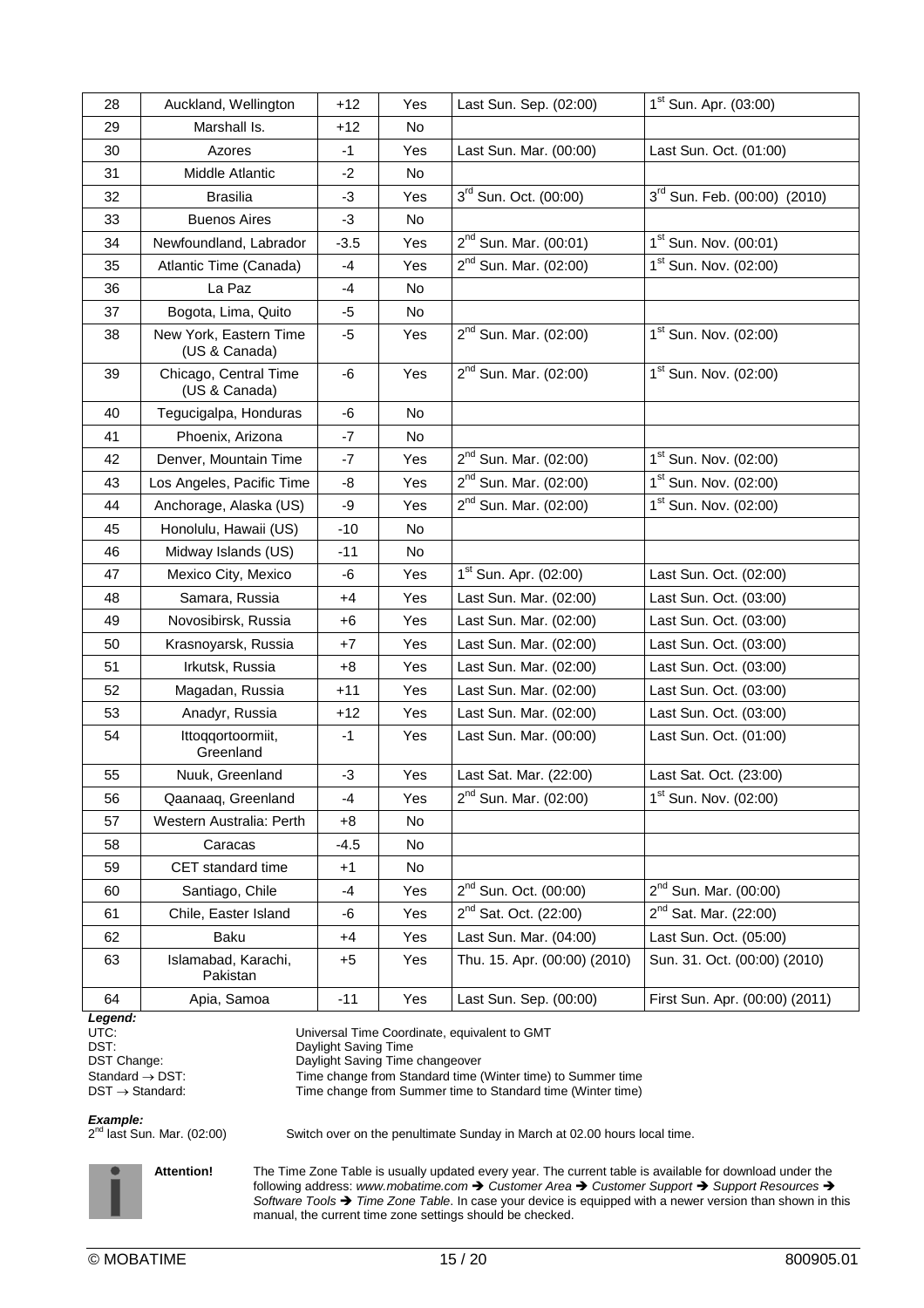## **8 Technical Details**

| Ethernet connection: | 10Mbit/s                                                                                                                                               |  |  |
|----------------------|--------------------------------------------------------------------------------------------------------------------------------------------------------|--|--|
| Transmission:        | Operating frequency: 869.525 MHz<br>Modulation:<br>FSK, +/-25 kHz<br>Transmitting power: $P_{max} = 500$ mW @50 Ohm                                    |  |  |
| Synchronisation:     | Over LAN, via Network Time Protocol (NTP), UTC                                                                                                         |  |  |
|                      | Synchronisation input (active current loop) for<br>DCF77, HBG, MSF long wave time signal receivers, or for<br>GPS 4500 satellite time signal receivers |  |  |
| Power supply:        | DC input: $1556$ V=, or<br>PoE: $48 \text{ V} = (Phantom / Pins 4.5 and 7.8)$                                                                          |  |  |
|                      | Exception: Not all DCF receivers can be supplied with 15 $V =$ .                                                                                       |  |  |
|                      | Spring clip (plug DC in) for earth connection                                                                                                          |  |  |
| Current consumption: | <100 mA @48 V= / <300 mA @15 V=                                                                                                                        |  |  |
| Antenna:             | SMA plug (female) for angled $\lambda$ /4 antenna                                                                                                      |  |  |
| Time keeping:        | Autonomous operation on quartz basis over 1 hr                                                                                                         |  |  |
| Accuracy:            | +/-20 ms (synchronised)                                                                                                                                |  |  |
| Configuration:       | 2 x 12 DIP Switch                                                                                                                                      |  |  |
| Display elements:    | 1 x status LED                                                                                                                                         |  |  |
| Temperature range:   | 0.50 °C, 10-90% relative humidity, without condensation                                                                                                |  |  |
| Casing:              | Stainless steel, bottom 1 mm, top 0.5 mm, printed. Ears for<br>wall mounting                                                                           |  |  |
| Dimensions:          | 130 x 65 x 25 mm (1 x w x h), Weight: ca. 300 g                                                                                                        |  |  |